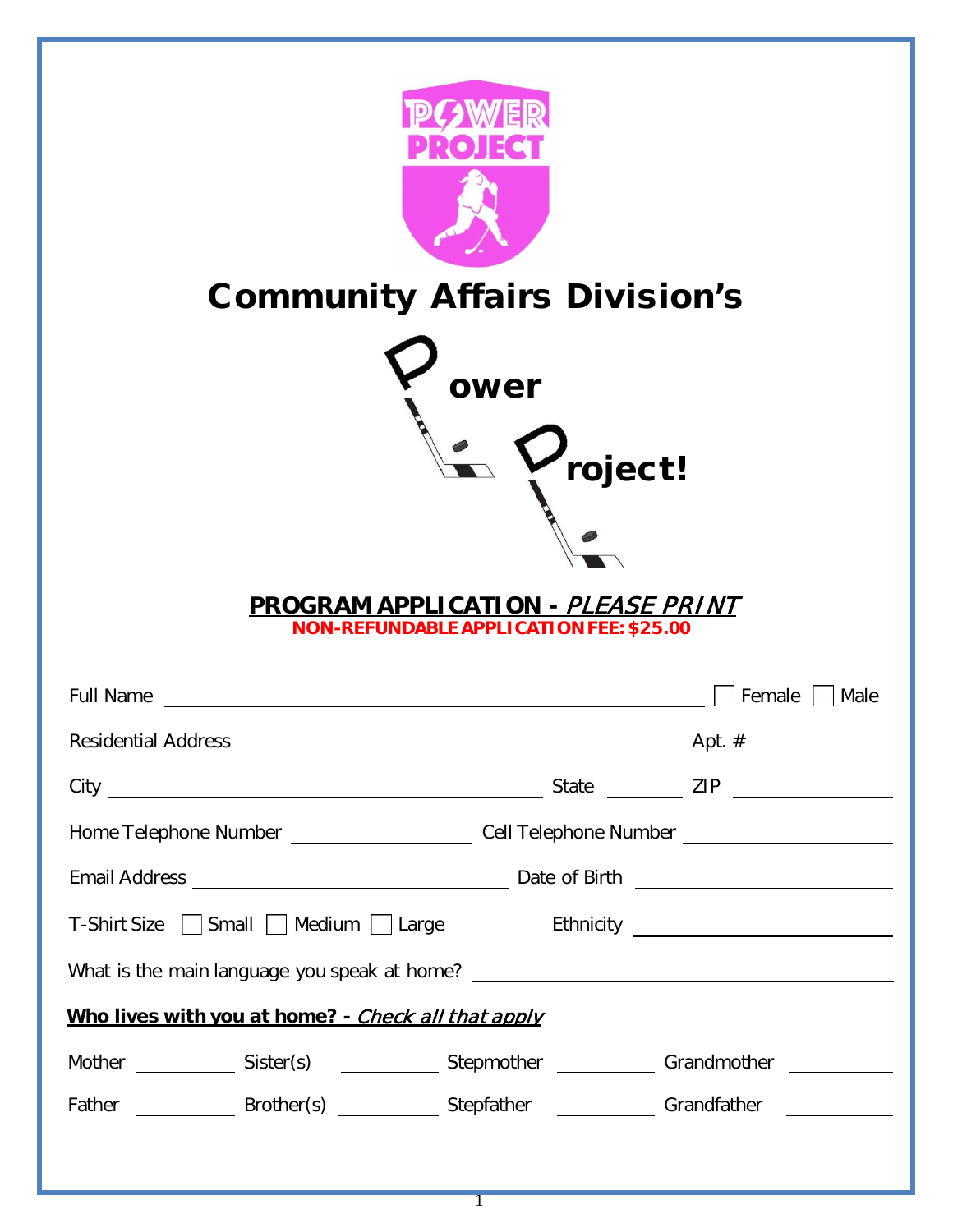| <b>Name</b>                                                |                       | Age |                           | Sex/Gender |
|------------------------------------------------------------|-----------------------|-----|---------------------------|------------|
|                                                            |                       |     | Female                    | Male       |
|                                                            |                       |     | Female                    | Male       |
|                                                            |                       |     | Female                    | Male       |
|                                                            |                       |     | Female                    | Male       |
|                                                            |                       |     | Female                    | Male       |
| <b>Parent /Guardian Contact Information:</b>               |                       |     |                           |            |
| Mother's/Guardian's Name                                   |                       |     |                           |            |
| Home Telephone Number                                      | Work Telephone Number |     | Cellular Telephone Number |            |
| Father's/Guardian's Name                                   |                       |     |                           |            |
| Home Telephone Number                                      | Work Telephone Number |     | Cellular Telephone Number |            |
| <b>Emergency Contact other than Parent (s)/Guardian(s)</b> |                       |     |                           |            |
|                                                            |                       |     |                           |            |
|                                                            |                       |     |                           |            |
|                                                            |                       |     |                           |            |
|                                                            |                       |     |                           |            |
|                                                            |                       |     |                           |            |
|                                                            |                       |     |                           |            |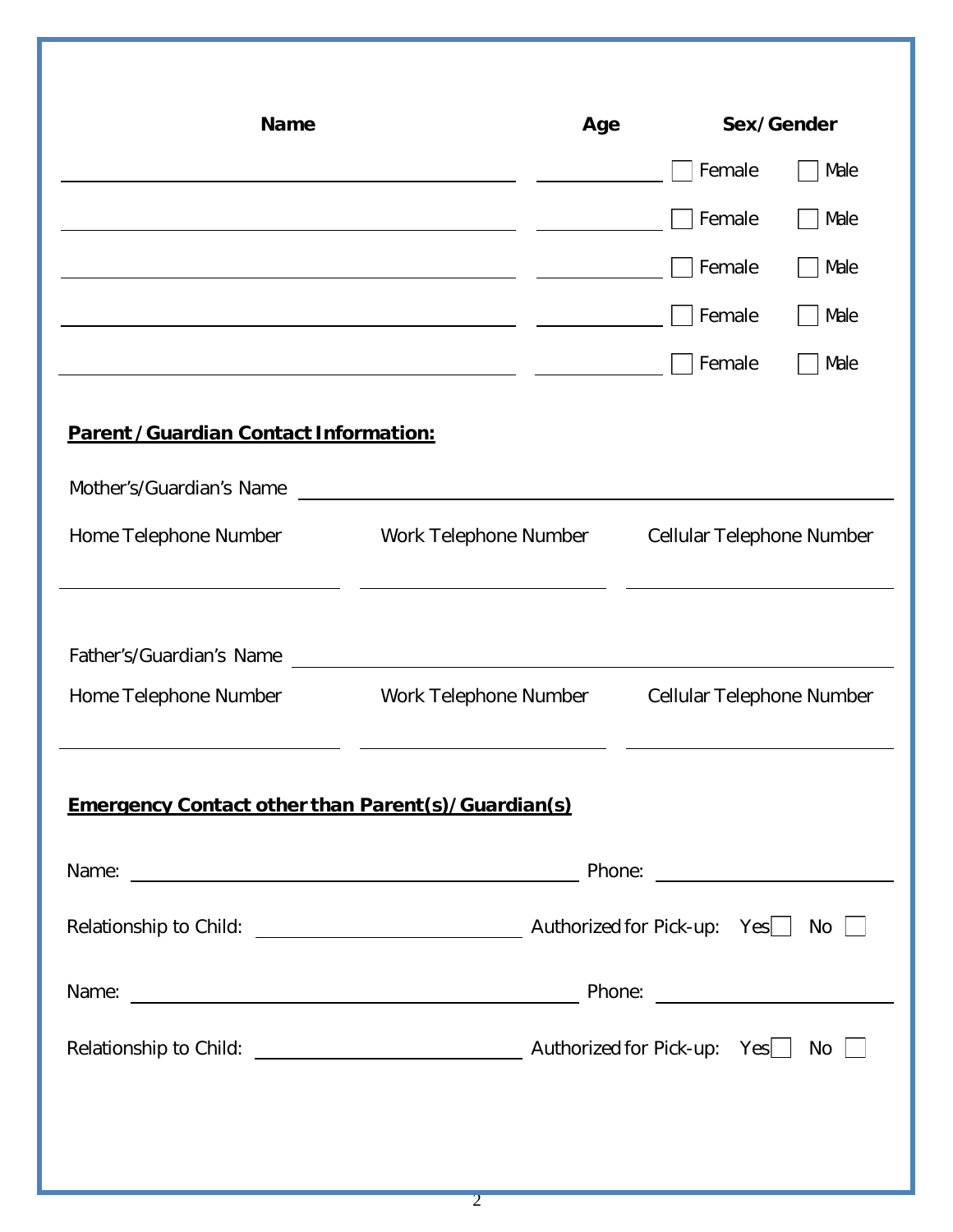| Educational Goals - How Far Do You Plan To Go In School?                                             |
|------------------------------------------------------------------------------------------------------|
|                                                                                                      |
| Migh School Diploma and a member of the College College and High School and Trade School and College |
|                                                                                                      |
| The Following Information is Confidential:                                                           |
| Why do you want to join the Power Project?                                                           |
|                                                                                                      |
| ,我们也不会有什么。""我们的人,我们也不会有什么?""我们的人,我们也不会有什么?""我们的人,我们也不会有什么?""我们的人,我们也不会有什么?""我们的人                     |
|                                                                                                      |
|                                                                                                      |
|                                                                                                      |
| Do you have any special talents or hobbies?                                                          |
|                                                                                                      |
|                                                                                                      |
|                                                                                                      |
|                                                                                                      |
|                                                                                                      |
| Who is your role model and why?                                                                      |
|                                                                                                      |
|                                                                                                      |
|                                                                                                      |
|                                                                                                      |
|                                                                                                      |
|                                                                                                      |
|                                                                                                      |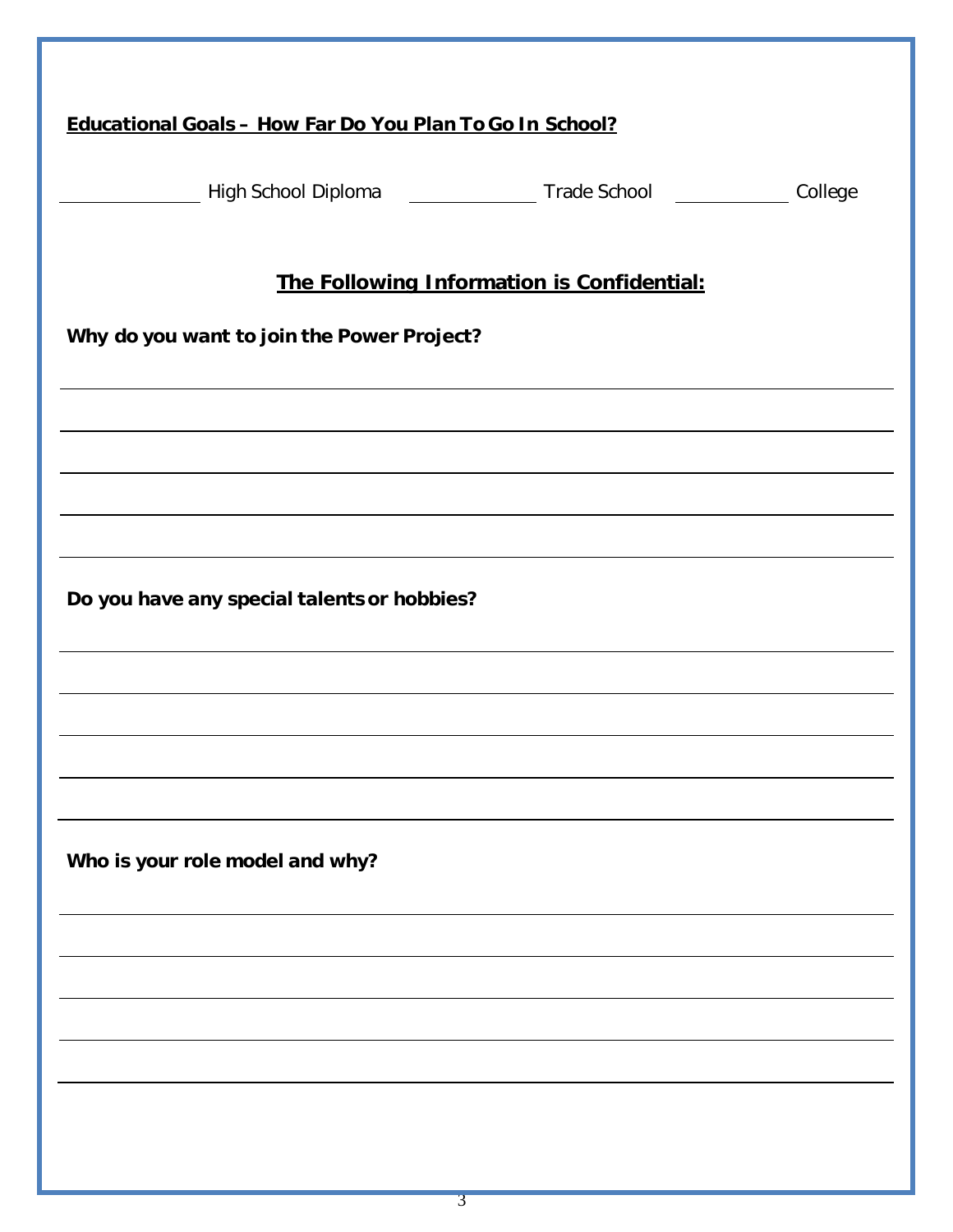| future? | What are your future dreams and aspirations? Who/What do you aspire to be in the                      |
|---------|-------------------------------------------------------------------------------------------------------|
|         |                                                                                                       |
|         |                                                                                                       |
|         | What is the greatest event that has ever happened to you?                                             |
|         |                                                                                                       |
|         |                                                                                                       |
|         | What has been the worst event that has ever happened to you? How would you<br>change it if you could? |
|         |                                                                                                       |
|         |                                                                                                       |
|         |                                                                                                       |
|         | Do you have any medical conditions?                                                                   |
|         |                                                                                                       |